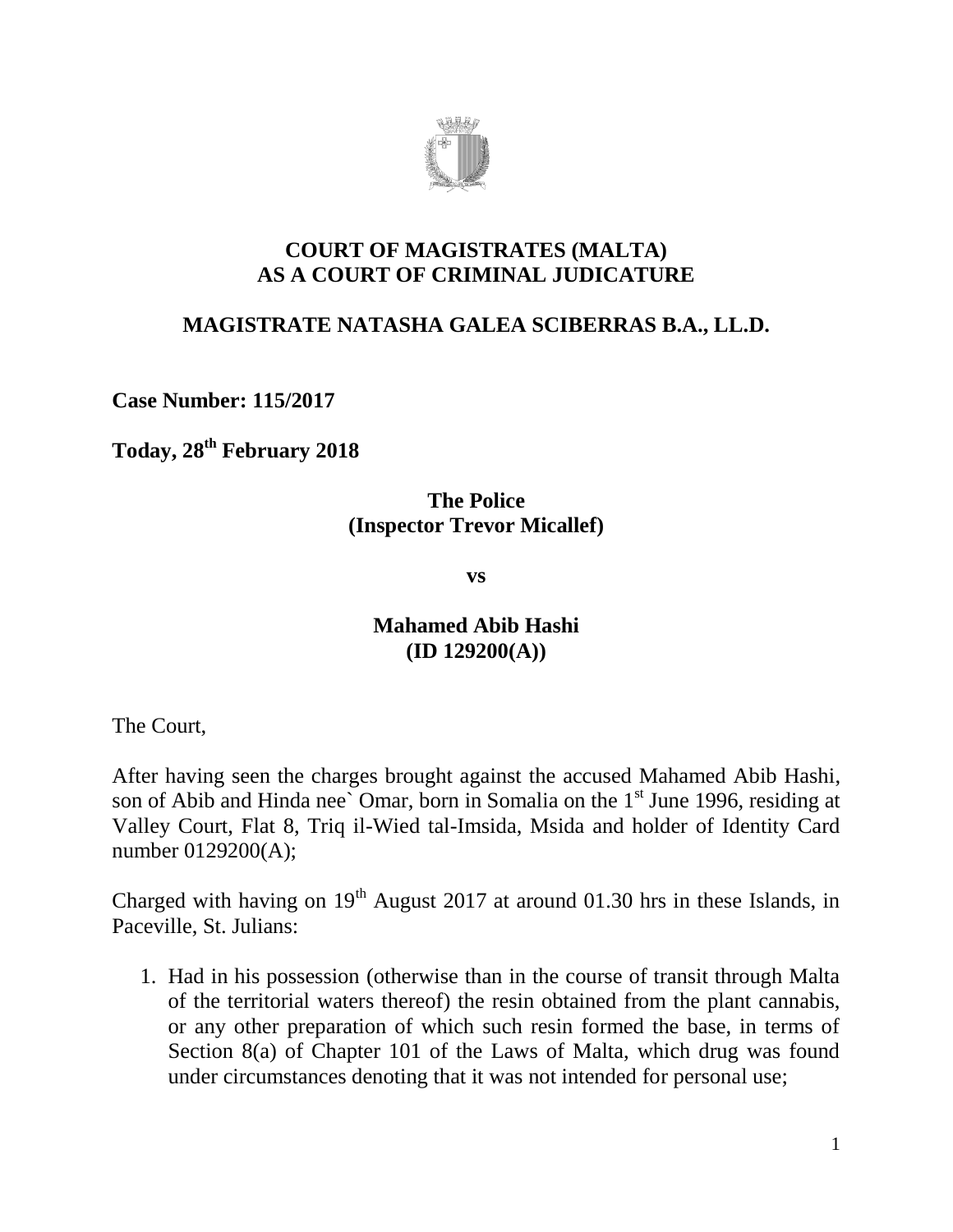- 2. Accused further of having on same date, time, place and circumstances had in his possession (otherwise than in the course of transit through Malta of the territorial waters thereof) the whole or any portion of the plant cannabis in terms of Section 8(d) of Chapter 101 of the Laws of Malta, which drug was found under circumstances denoting that it was not intended for his personal use;
- 3. Accused further of having on the same date, time, place and circumstances committed these offences in, or within 100 metres of the perimeter of a school, youth club or centre, or such other place where young people habitually meet in breach of Section 22(2) of the Dangerous Drugs Ordinance, Chapter 101 of the Laws of Malta.

Having heard the evidence and having seen the records of the case, including the order of the Attorney General in virtue of subsection 2 of Section 22 of the Dangerous Drugs Ordinance (Chapter 101 of the Laws of Malta), for this case to heard by this Court as a Court of Criminal Judicature;

Having seen that accused pleaded not guilty to the charges brought against him;

Having heard final oral submissions by the parties.

#### **Considered that**:

The facts in brief which led to this case were as follows: On  $19<sup>th</sup>$  August 2017, between 1.00 a.m. and 1.30 a.m., PC 828 Steve Camilleri and PC 1089 Brady Sammut were conducting a patrol on foot in St. Julians, Paceville, and whilst they were in or in the vicinity of the parking area of the Axis establishment, they noticed the accused throwing and kicking 'something' underneath a vehicle. As PC 1089 searched underneath the said vehicle, he found six plastic sachets, with a green stripe, containing a substance suspected to be cannabis grass (exhibited in the records of the case as Document TM1). A search conducted on the person of accused yielded two sticks or black/brown substances suspected to be cannabis resin found loose in the back pocket of his trousers and empty self-sealable plastic sachets, also with green stripes, from his front pocket (exhibited in the records as Document TM). Later a search conducted in accused's residence yielded a number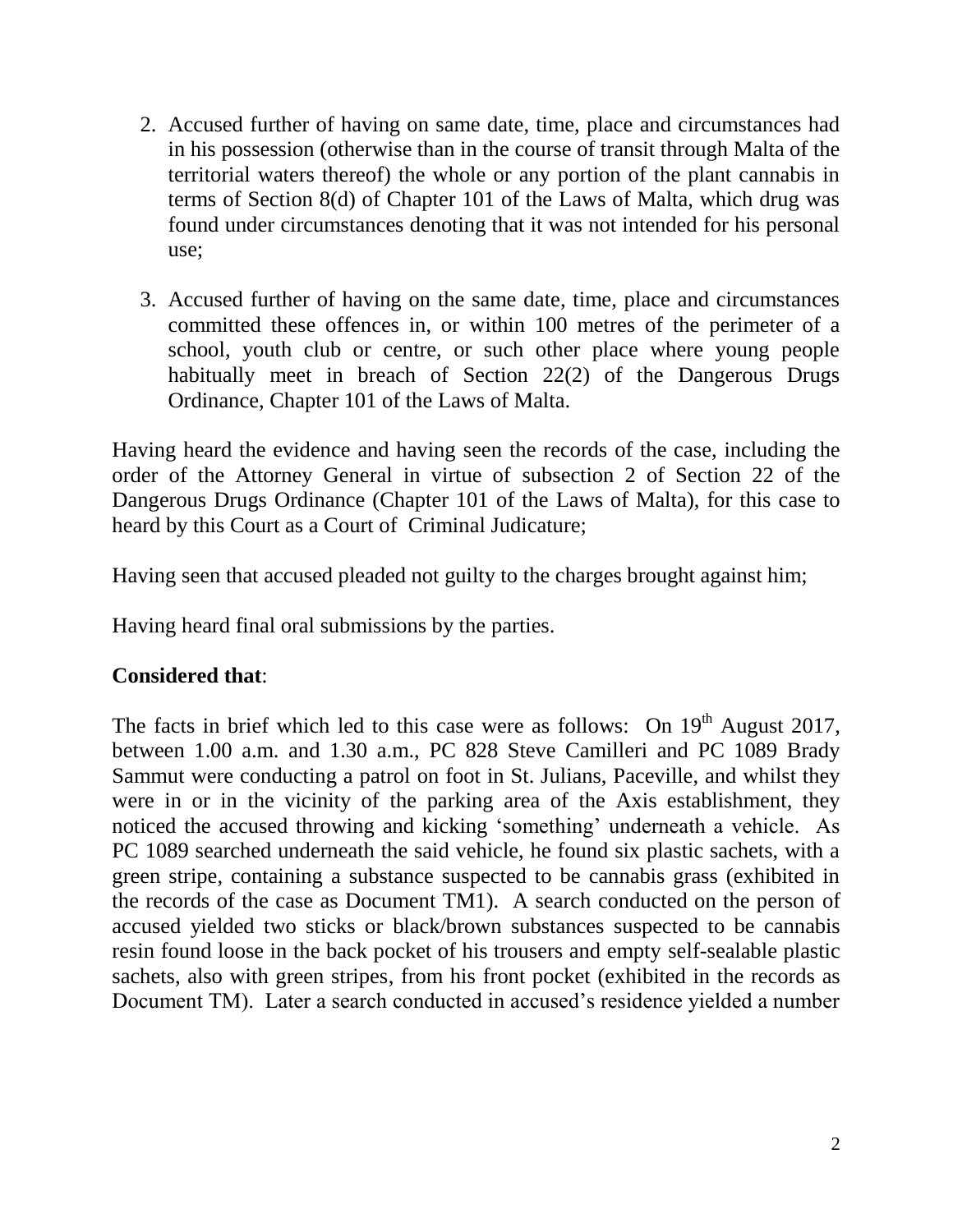of empty self-sealable plastic bags, also with a green stripe, found underneath the mattress of accused's bed (exhibited in the records as Document  $TM2$ ).<sup>1</sup>

On  $19<sup>th</sup>$  August 2017, the accused released a statement to the police after he had been cautioned in terms of law and also after having been given the right to obtain legal advice prior to his interrogation, which he obtained. Accused was also given the right to be assisted by a lawyer during his interrogation.<sup>2</sup>

In terms of the report drawn up by expert Scientist Godwin Sammut, he was given the following document for his analysis: Brown envelope with the label *Sp Trevor Micallef vs Abib Hashi Mohamed* containing: (1) Evidence bag labelled TM and having an ID number S00165269 containing: (i) brown envelope with brown substances (ii) a small sealable plastic bag that contained the brown substances and (iii) 2 empty small sealable plastic bags; (2) Evidence bag labelled as TM1 and having an ID number S00165270 containing (i) brown envelope containing green grass; (ii) 6 small sealable plastic bags that contained the green grass; (3) Evidence bag labelled TM2 and having an ID number M00114354 that contained a brown envelope and empty small sealable plastic bags.

In his report, the said expert concluded as follows: (a) Tetrahydrocannabinol was found in the extract taken from the green grass in evidence bag labelled as TM1. The total weight of the green grass is 3.2 grams. The purity of THC was approximately 5%; (b) Tetrahydrocannabinol was found in the extract taken from the brown substance in the evidence bag labelled as TM. The total weight of the green grass is 0.98 grams. The purity of THC was approximately 4%.

Furthermore, in terms of the said report, the weight of the green grass in the six sachets was as follows: 0.33 grams, 0.58 grams, 0.59 grams, 0.46 grams, 0.72 grams and  $0.52$  grams.<sup>3</sup>

In terms of the report drawn up by fingerprint expert PS 659 Jeffrey Hughes, no fingerprints were developed on Documents TM and TM1, whilst a number of fingerprints were developed on five of the plastic sachets forming part of

 $\overline{a}$ 

<sup>&</sup>lt;sup>1</sup> *Vide* testimony given by PC 828 Steve Camilleri, a fol. 19 to 22 of the records and a fol. 29 to 32 of the records; testimony given by PC 1089 Brady Sammut, a fol. 33 to 41 of the records; testimony given by PC 1468 Dirk Pace, a fol. 42 to 46 of the records; testimony given by PC 759 Alan Mercieca, a fol. 47 to 51 of the records and report drawn up by PS 659 Jeffrey Hughes which also describes the content of the exhibits, a fol. 78 to 84 of the records. <sup>2</sup> *Vide* declaration, a fol. 7 of the records and accused's statement, a fol. 8 to 10 of the records.

<sup>&</sup>lt;sup>3</sup> This report is exhibited a fol. 56 to 63 of the records.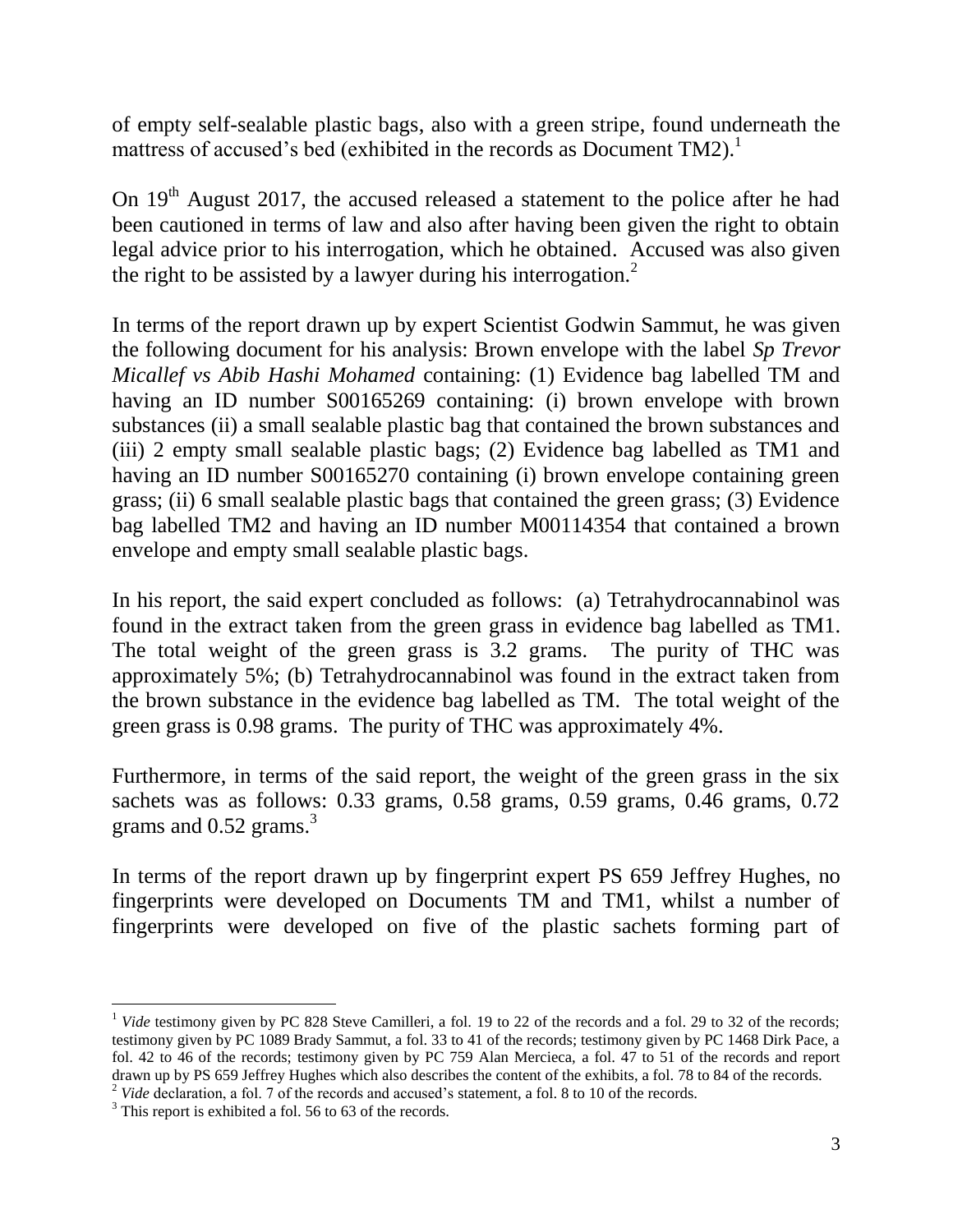Document TM2. These finger marks were marked as 17 CQH-C-SG1 to 17 CQH-C-SG5 by said expert. $4$ 

According to the report drawn up by expert Joseph Mallia<sup>5</sup>, comparative studies carried out between the images of the developed papillary marks marked as Documents 17 CQH-C-SG1, 17 CQH-C-SG4 and 17 CQH-C-SG5 and the fingerprints and palm prints of accused, resulted in the negative. Photographs of the developed papillary marks, marked as Documents 17 CQH-C-SG2 and 17 CQH-C-SG3 resulted as lacking in identification points leading to comparison and identification and thus, a comparison could not be carried out between said marks and the fingerprints and palm prints of accused.

# **Considered further that:**

By means of the first and second charges, the accused is being charged with possession of cannabis grass and cannabis resin found in circumstances denoting that these were not intended for his exclusive use.

As regards the six sachets containing cannabis grass found underneath the vehicle, the defence states that it has not been proved to the degree required by law that these belonged to accused. The defence refers to the testimony of PC 1089 Brady Sammut who stated, according to the defence, that he was about forty metres away from accused when he noticed his movements. The defence submits that in the light of such circumstance, and furthermore considering that such movements were observed when it was dark, that accused's fingerprints were not found on said sachets, that the sachets found at his residence were empty, and that accused was only found in possession of traces of cannabis, the Prosecution has not proved its case beyond any reasonable doubt.

From the evidence adduced, there is no doubt that accused was found in possession of cannabis resin sticks, which in total weighed 0.98 grams. Indeed it results that these were found loose in the back pocket of accused's trousers. In his statement accused also confirms that these were found in his back pocket and further states that these were for his personal use. As regards, the empty plastic sachets found in his front pocket, accused states that "*Somebody gave it to me, I do not know why, I was drunk*".<sup>6</sup>

 $\overline{a}$ 

<sup>&</sup>lt;sup>4</sup> This report is exhibited a fol. 78 to 84 of the records.

<sup>&</sup>lt;sup>5</sup> This report is exhibited a fol. 88 to 97 of the records of the case.

 $6$  A fol. 9 of the records.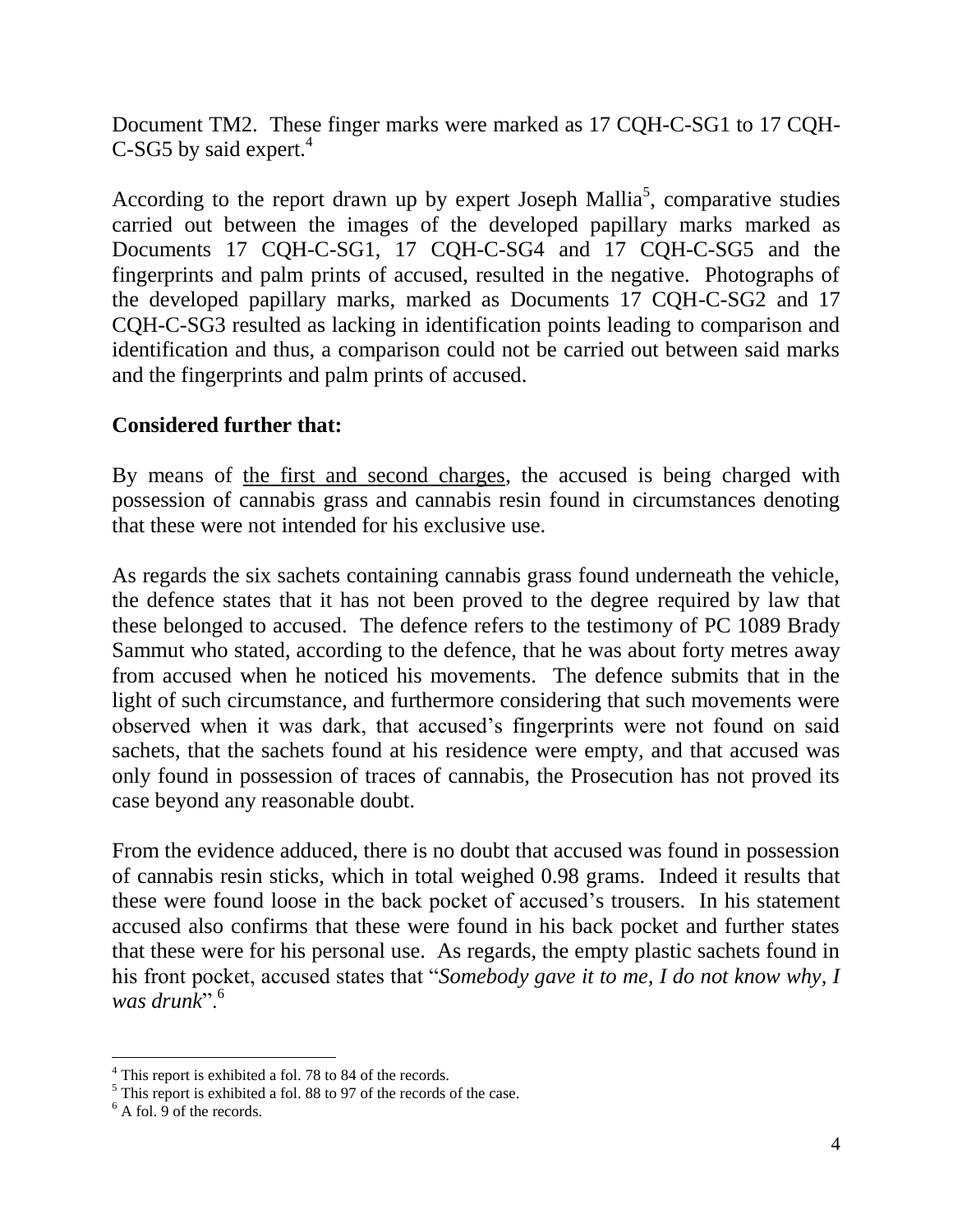As regards the six sachets containing cannabis grass found underneath the vehicle, the evidence adduced is as follows:

- 1. PC 828 Steve Camilleri states that he noticed that accused was holding 'something' in his hand and that as he noticed the presence of the police, he threw said object under a vehicle. In his words "*Yes I saw him throw something and then kicking it under mentioned vehicle*".<sup>7</sup> At the time, he could not tell what accused had thrown under the vehicle. PC 828 also states that accused was right behind the vehicle at the time and that it was dark.
- 2. PC 1089 Brady Sammut states that as soon as accused saw them, he was startled, he put his hand in his pocket, took it out, placed something underneath the vehicle and then kicked it. Witness explains that before accused went behind the car, he had already seen accused putting his hand in his pocket and taking it out in a fist. He states that "*I could see him bending*  down, hid the object, he held to the car and he kicked the object".<sup>8</sup> He also states that although from his position, he had not actually seen the accused's leg kicking the object, yet his body movements indicated that he had done so. PC 1089 also states that he had found the sachets "*as from the middle*  part of the car towards the back tyre".<sup>9</sup> When the police noticed accused's movements they were a few metres away from him – in PC 1089's words, "*the width of the courtroom*" <sup>10</sup>, namely Hall 23.
- 3. The said plastic sachets had a green stripe, as the plastic sachets that were found in accused's front pocket.
- 4. According to PC 1089, nothing else was found under the vehicle, except for the plastic sachets containing the grass and according to PC 828, accused was alone at the time and there was no one else next to the vehicle.
- 5. In his statement, accused denies that these sachets belonged to him and he further denies that he sells drugs. When questioned as to what he had thrown underneath the parked vehicle, he states that he was drinking and swaying and that he had not thrown anything.

 $\overline{a}$ 

 $^7$  A fol. 31 of the records.

 $8 \text{ A}$  fol. 37 of the records.

 $9^9$  A fol. 37 of the records.

 $^{10}$  A fol. 40 of the records.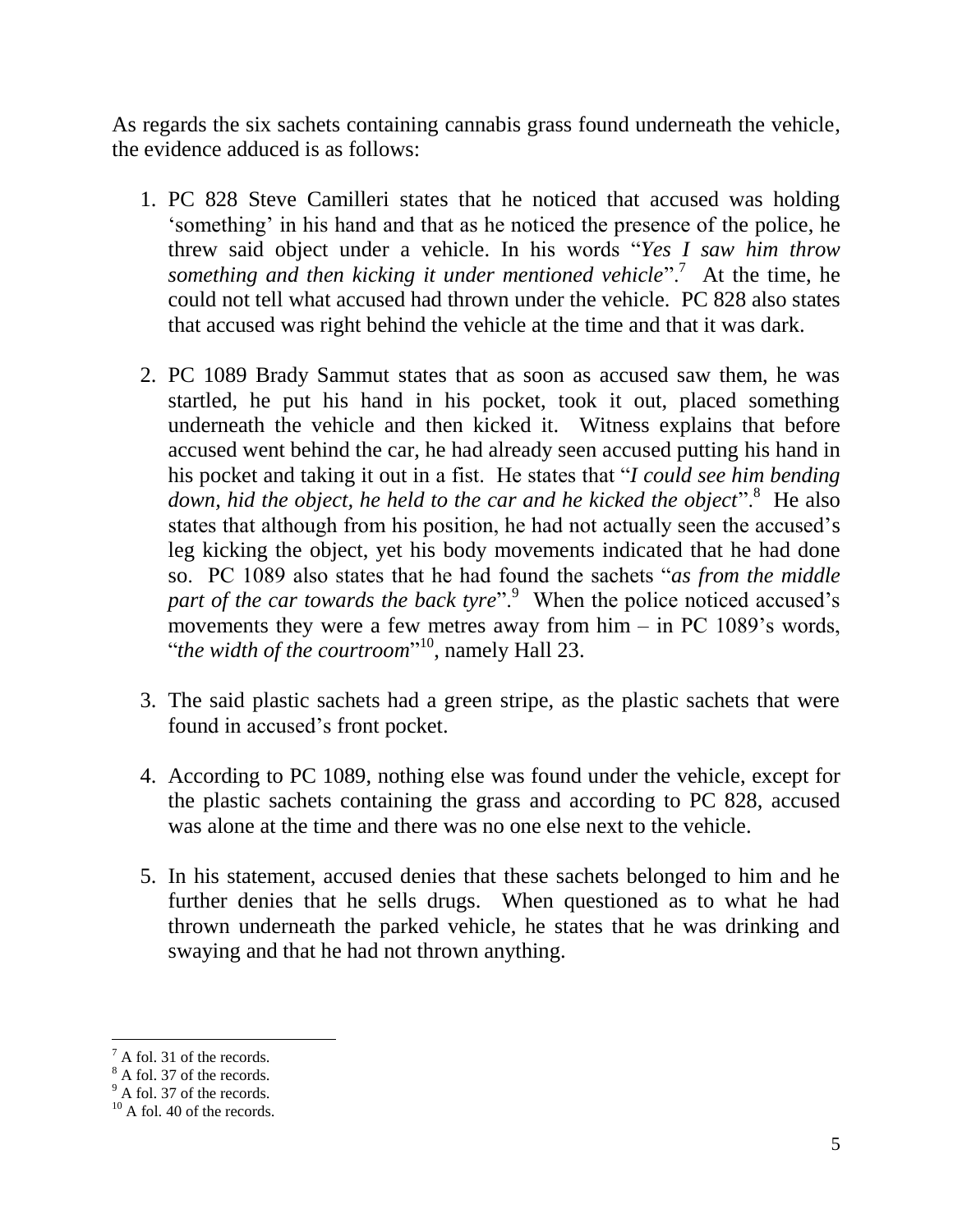The Court notes that contrary to defence's submissions on this point, the distance from which PC 1089 and PC 828 observed the accused was a short one and that indeed, they were only a few metres away from him. Before accused walked behind the vehicle, PC 1089 had already observed accused putting his hand in his pocket and taking it out in a fist, which clearly indicates that he was holding an object in his hand. Accused was behind the car when PC 1089 and PC 828 observed the rest of his movements, and indeed PC 1089 states that he had not actually seen accused kicking the object underneath the car. Yet, it is perfectly plausible that both police officers concluded that he had kicked an object under the vehicle in view of the body movements which they had observed. PC 1089 even states that prior to the kicking motion, he had also observed accused holding on to the car. In view of the police officers' observations, considering also that nothing else was found underneath the vehicle, that accused was the only person there at the time, given the position of the sachets which were situated under the middle part of the vehicle and towards its back tyre and finally, in view of the fact that the empty plastic sachets found in accused's front pocket had the same green stripe as the six sachets retrieved, the Court has no doubt that accused had indeed kicked the said sachets under the vehicle and that these had been in his possession.

No finger marks were developed on the six plastic sachets containing cannabis grass and on the empty plastic sachets found in accused's trousers' front pocket. Yet the latter were clearly found in his possession. The lack of finger marks on the six sachets therefore does not benefit the defence's argument that these had not been in accused's possession, more so, in the light of the circumstances above indicated.

Furthermore, it also results that a number of empty self-sealable plastic sachets, thirty in number according to the report drawn up by PS 659 Jeffrey Hughes, likewise featuring a green stripe, were found under the mattress of accused's bed. In his statement, the accused denies that these belonged to him and states that he shared the room with another two persons. This latter detail was confirmed by PC 759 Alan Mercieca, who was one of the police officers conducting the search in accused's room. None of the finger marks developed on five of the said sachets matched those of accused. The Court notes that although accused shared his room with third parties and although none of the finger marks on the said sachets were those of accused, yet these were found underneath the mattress of his bed and also featured the green stripe as the sachets found on his person and underneath the vehicle. There is no doubt therefore that accused made use of such plastic sachets.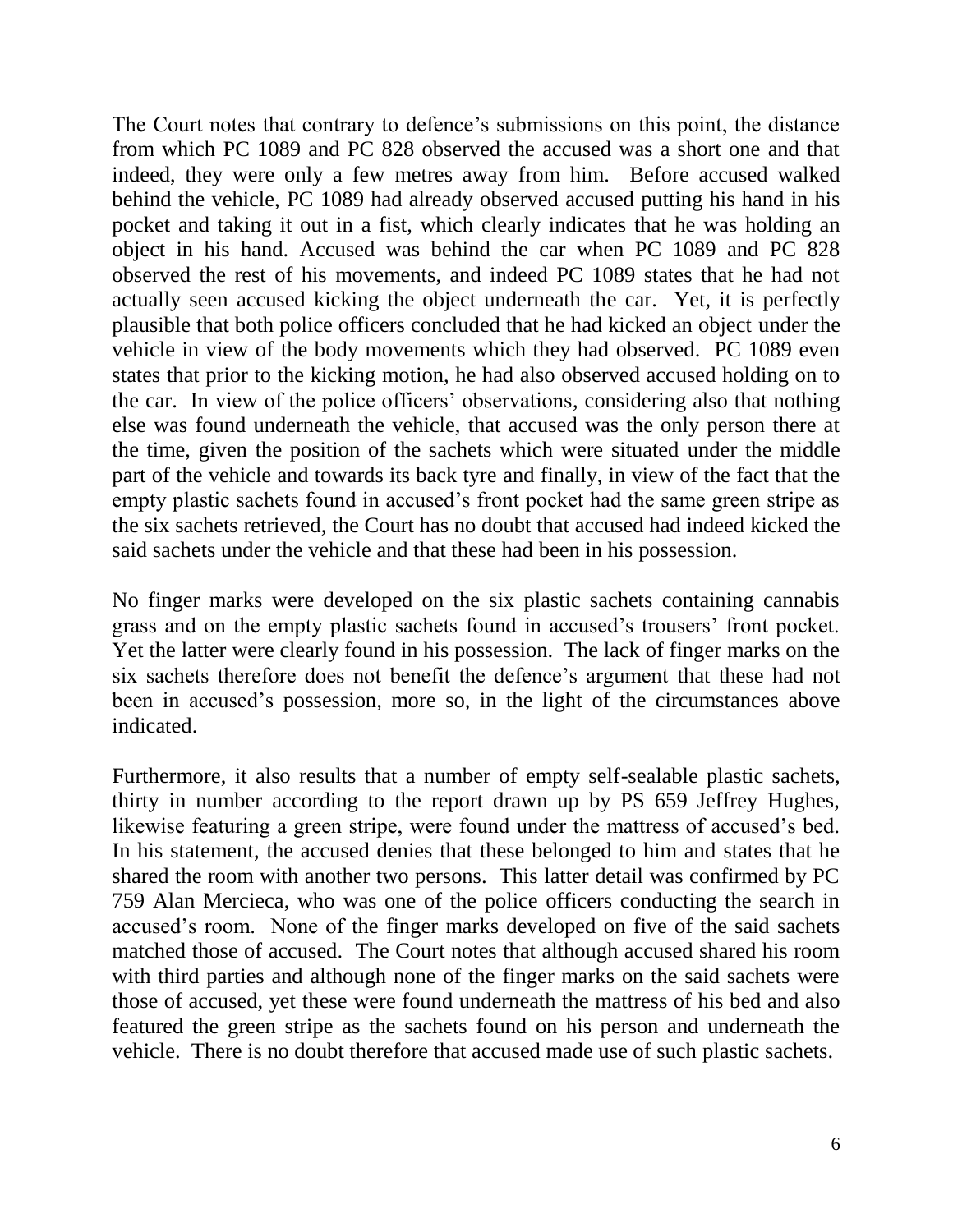It is clear to the Court that accused's reply when questioned about the empty plastic self-sealable sachets that he was carrying is not credible. It is common knowledge that self-sealable sachets are normally used in the sale of drugs. In view of the number of sachets containing cannabis grass in possession of the accused, in addition to the cannabis resin sticks in his possession, the manner in which the cannabis grass was divided in said sachets, the fact that accused also had empty self-sealable plastic sachets on his person, that there was no reason for accused to be out and about in Paceville carrying 4.18 grams of cannabis had this been solely intended for his personal use, and furthermore, in view of the number of empty self-sealable sachets found in his room of which he clearly made use, having been found in possession of the same self-sealable sachets, the Court cannot but conclude to the degree required by law that accused was in possession of said substances in circumstances denoting that these were not intended for his exclusive use.

Accordingly the Court finds that the first two charges proffered against the accused have been proved to the degree required by law.

As regards the third charge, which refers to the aggravating circumstance of having committed these offences in or within 100 metres of a place where young people habitually meet, it clearly results that these offences were committed in Paceville, which is certainly a place where young people normally meet. Thus, such aggravating circumstance also results to the degree required by law.

# **Considers further that:**

For the purpose of the punishment to be inflicted, the Court took into consideration the serious nature of the offences of which accused is being found guilty, the amount of cannabis found in his possession and that in terms of the second proviso to Section 22(2)(b) of Chapter 101 of the Laws of Malta, the punishment is to be increased by one degree.

On the other hand, the Court is also taking into consideration the clean criminal record of accused.

#### **Conclusion**

For these reasons, the Court after having seen Sections 8(a) and 8(d), 22(1)(a),  $22(2)(b)(i)$  and the second proviso to Section  $22(2)(b)$  of Chapter 101 of the Laws of Malta, Regulation 9 of Subsidiary Legislation 101.02 and Sections 17(b) and (f)